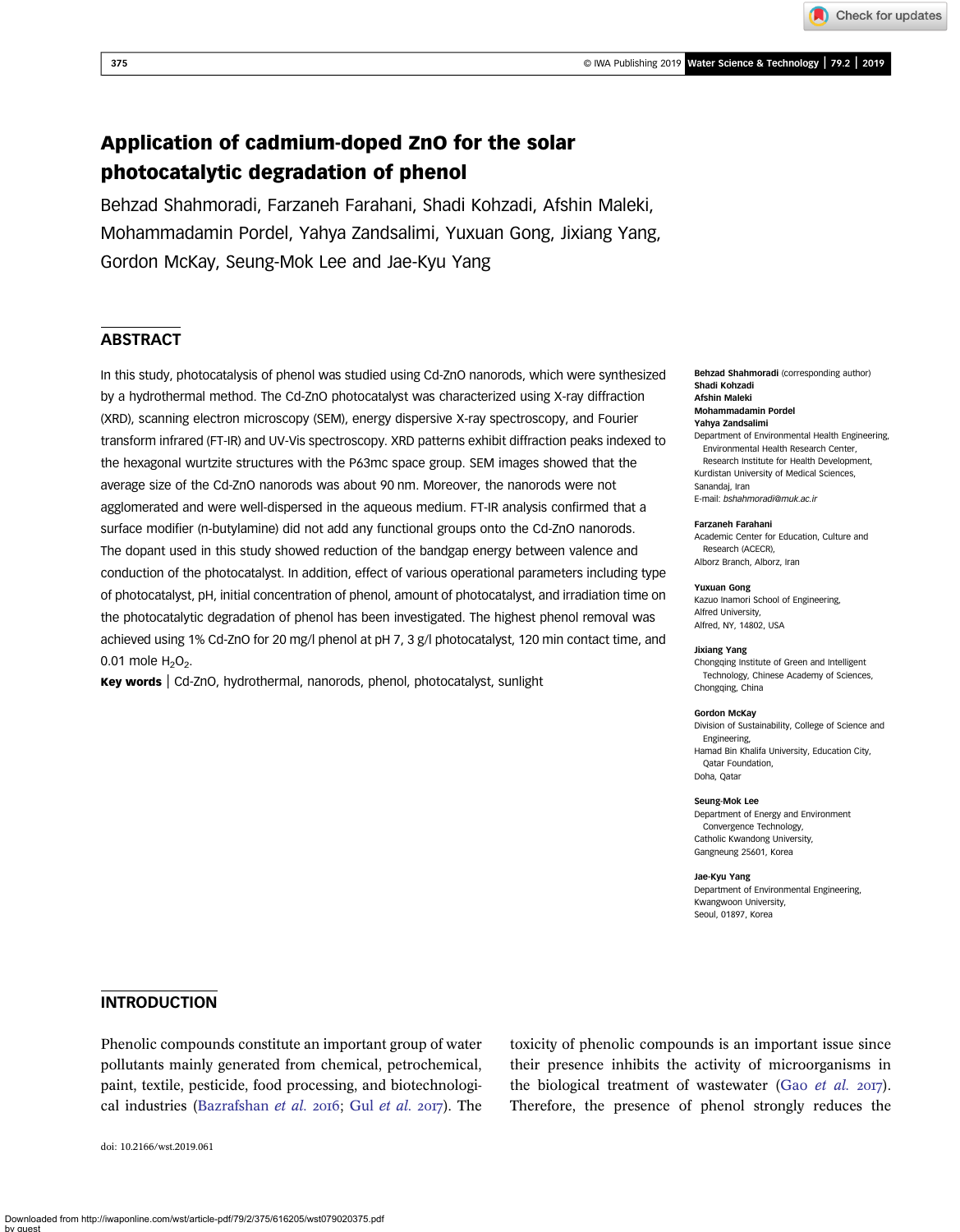biodegradation of other wastewater components [\(Maleki](#page-8-0) [et al.](#page-8-0) 2006: [Mahvi & Maleki](#page-8-0) 2010: [Wysocka](#page-10-0) et al. 2018). Decreasing its concentration to a safe level (0.1–1.0 mg/l) in water is difficult because it is stable and soluble in water ([Seftel](#page-9-0) et al. 2014). Traditional wastewater treatment methods such as solvent extraction, activated carbon adsorption, and common chemical oxidation are partly effective, non-destructive, inefficient, costly, or often conducted by transferring pollutants from water to another phase resulting in the production of secondary pollutants ([Prabha & Lathasree](#page-9-0)  $2014$ ).

Biodegradation is environmentally favorable and cost– beneficial even though it is a time-consuming process ([Muhammadi](#page-9-0) et al.  $2015$ ). Some organic compounds are not biodegradable, and hence development of a facile and effective method to degrade these compounds is highly necessary.

Among various methods reported in the literature, photocatalytic degradation has been demonstrated as one of the most accomplished, facile, green, cost-effective and innovative methods for the successful degradation of toxic organic compounds [\(Shahmoradi](#page-9-0) et al. 2018).

Photocatalysis using several kinds of semiconductors has been widely investigated as an environmentally favorable technology for the removal of phenol and phenolic compounds from water [\(Ahmed](#page-8-0) *et al.* 2014). Several photocatalysts have been utilized for photocatalytic degradation of environmentally benign organic compounds [\(Muhd](#page-9-0) [et al.](#page-9-0) 2014; [Shahmoradi](#page-9-0) et al. 2017). Using  $TiO<sub>2</sub>$  and  $ZnO$ as photocatalysts is widely favored due to their better photocatalytic activity, less toxicity, and cost-effectiveness. ZnO is known as a more active photocatalyst than  $TiO<sub>2</sub>$  under solar irradiation (Han [et al.](#page-8-0) 2012; [Salehi](#page-9-0) et al. 2017). As  $TiO<sub>2</sub>$  and ZnO have a large bandgap energy of 3.2 eV (∼388 nm), photocatalysis is active only in the presence of UV light with wavelengths shorter than 380 nm [\(Casbeer](#page-8-0) [et al.](#page-8-0) 2012). ZnO is one of the widely used photocatalysts because of its low price, high photocatalytic activity, and non-toxicity. In addition, the use of ZnO for the photocatalytic degradation of organic compounds has received much attention due to its high photosensitivity and stability (Lavand  $&$  Malghe 2016). It has been reported that phenol could be photocatalytically degraded using ZnO as a catalyst and oxygen as an electron acceptor ([Rajamanickam &](#page-9-0) [Shanthi](#page-9-0) 2016). Because of the instability of catalytic activity, many kinds of metal oxides are doped onto ZnO to improve its photocatalytic degradation activity [\(Wang](#page-9-0)  $et$   $al.$  2013; [Maleki](#page-8-0) et al. 2015).

It is crucial to find cheap dopant materials and economical preparation methods for industrial application. Surface properties of ZnO, controlled by various fabrication processes, will influence the photocatalytic property as well as the final degradation efficiency. Hence, applying a surface modifier along with a suitable dopant could possibly overcome such deficiencies.

One potential dopant is chromium, which is known as an excellent candidate in this regard (Wu [et al.](#page-9-0)  $20\text{H}$ ; [Nibret](#page-9-0) et al. 2015). In our previous works, we reported successfully doping ZnO with some of the transitional metal oxides including Fe, Ni, Mn, Cr, and Cu ([Shahmoradi](#page-9-0) [et al.](#page-9-0) 2011; [Maleki & Shahmoradi](#page-8-0) 2012; [Maleki](#page-8-0) et al. 2015; [Pirsaheb](#page-9-0) et al. 2017; [Salehi](#page-9-0) et al. 2017). Although some of them are heavy metals, their substitution in the ZnO lattice avoids their release into the environment. Cr-ZnO nanowires synthesized through solvothermal technique were used for the photodegradation of methyl orange as a model dye. However, the effect of operational parameters on the photocatalytic degradation efficiency was not studied. Such information is crucial for scaling up the process and industrial applications. [Nibret](#page-9-0) *et al.* ( $2015$ ) used the impregnation method for the synthesis of Cr-N co-doped ZnO. In their report, no information on the light source, its intensity and effect of parameters influencing photocatalytic degradation efficiency was reported.

The doping of Cr on ZnO is expected to modify efficiency of absorption, luminescence and photocatalysis in addition to other physical or chemical properties of ZnO ([Chang](#page-8-0) et al. 2014).

[Hamza](#page-8-0) et al.  $(2013)$  evaluated the effect of irradiation time on the degradation of phenol over ZnO and  $\alpha$ -Fe<sub>2</sub>O<sub>3</sub>. The degradation of phenol increased with increasing irradiation time, and reached 52 and 86% for ZnO and  $\alpha$ -Fe<sub>2</sub>O<sub>3</sub> within 6 h, respectively ([Hamza](#page-8-0) et al. 2013). [Dewidar](#page-8-0) et al. (2018) evaluated phenol photodegradation using ZnO nanocatalyst and results showed 78.2% chemical oxygen demand reduction at  $pH = 2$  and ZnO loading 1.5 g/l.

Moreover, the previous works have confirmed the suitability of  $n$ -butylamine as a surface modifier for controlling crystal growth direction and reducing agglomeration of as-prepared nanoparticles [\(Maleki & Shahmoradi](#page-8-0)  $20I2$ ; [Maleki](#page-8-0) et al.  $20I5$ ; [Pirsaheb](#page-9-0) et al.  $20I6$ ). In this study, cadmium was used as a dopant material. Hence, the aim of this study was to synthesize Cd-doped ZnO nanocatalyst and to compare its effectiveness for solar photocatalytic degradation of phenol under identical experimental conditions.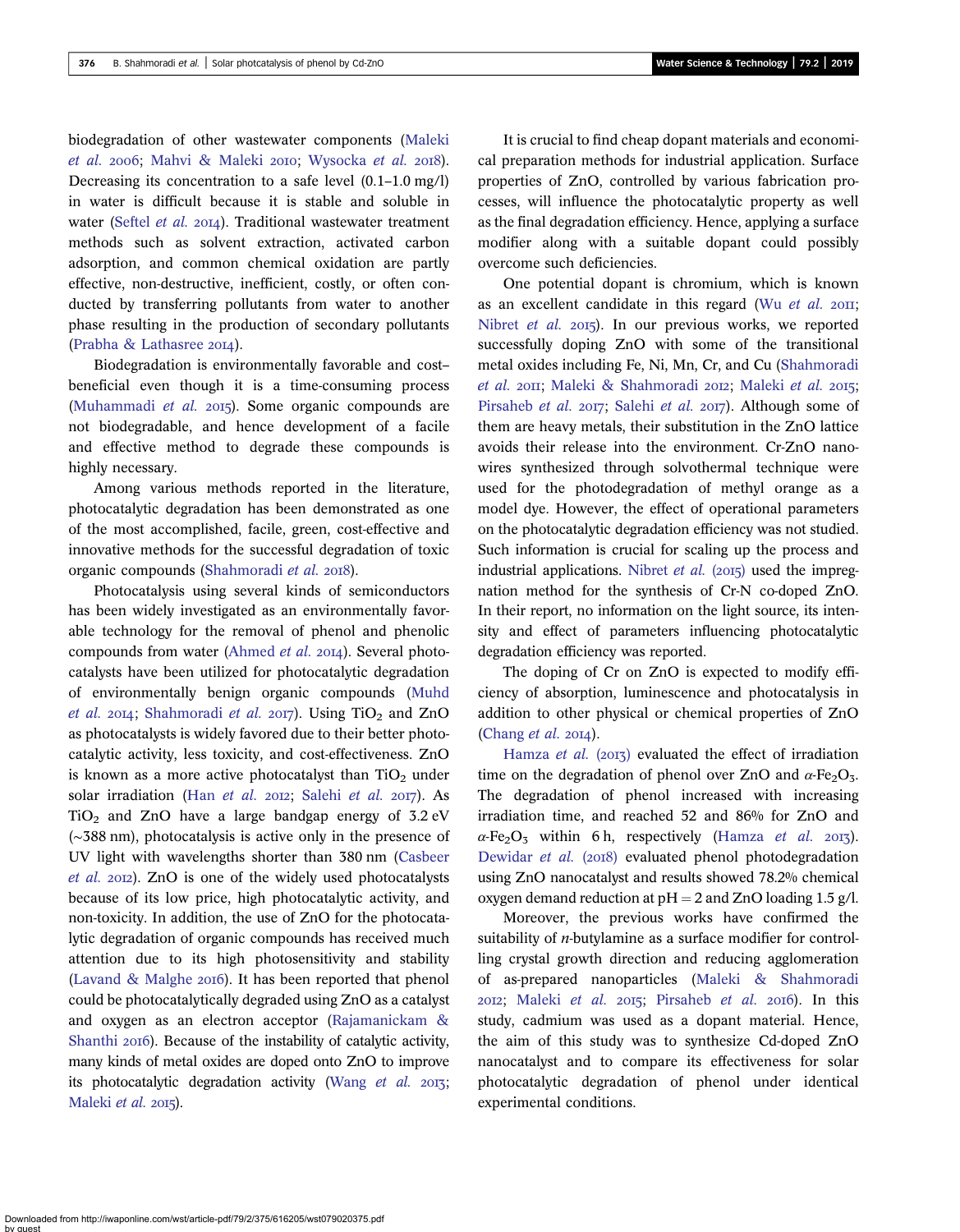## EXPERIMENTAL

### **Materials**

NH4OH and HCl (extra pure, Merck, Germany) were used for pH adjustment. ZnO (GaA, Merck, Germany), CdO (extra pure, GaA, Merck, Germany), and KOH (extra pure, Merck, Germany) were used as precursors. Standard grade phenol ( $C_6H_5OH$ ) (extra pure, Merck, Germany) was used as the model pollutant. *n*-Butylamine ( $\geq$ 99%, for synthesis, Merck, Germany) was used as a surface modifier. All of the chemicals, as analytical grade, were purchased from Merck (Germany) and were used as-received.

#### Preparation of the Cd-doped ZnO photocatalysts

For the synthesis of ZnO nanomaterials doped with cadmium (Cd-ZnO NPs), a low temperature hydrothermal method was used. In brief, 1 mole of ZnO powder and 0– 2 wt% of CdO were mixed and gently stirred for 5 min using a glass rod in a Teflon liner using 10 ml of 1 N KOH solution as solvent, and then 1 ml of the surface modifier  $(n$ -butylamine) was added dropwise to the mixture. The homogeneous mixture in the Teflon liner ( $V_{\text{fill}} = 10 \text{ ml}$ ) was placed into a general-purpose autoclave, which was sealed using impingers and was later kept in an electric oven at  $100^{\circ}$ C for 8 h. After the reaction, the contents of the autoclave were washed with double-distilled water into a clean beaker. The surface modifier was washed out by rinsing several times with double distilled water. Eventually, the product was dried at room temperature  $(40\degree C)$ , and kept in a vacuum desiccator prior to any characterization or testing.

# Photocatalytic degradation of phenol using Cd-ZnO nanorods

The photocatalytic experiments were conducted to investigate the photocatalytic degradation of phenol in suspension using a batch reactor  $(V = 250 \text{ ml})$ . Firstly, photocatalytic degradation of phenol under sunlight was investigated at a phenol concentration of 20 mg/l, with 2.5 g of Cd-ZnO nanorods at natural pH. Before illumination, the suspension was stirred continuously in dark condition for 30 min to reach adsorption equilibrium. The mean sunlight irradiation  $(35^{\circ}16'55.01''$ N and  $47^{\circ}0'9.27''$ E) recorded by model TES-1330, Taiwan, was  $670 \pm 100$  lx. Its illumination time was 120 min under continuous stirring using a magnetic stirrer

(100 rpm). Then, each sample was centrifuged at 2,500 rpm for 10 min, and filtered to separate the Cd-ZnO nanorods from the suspension. The concentration of phenol in the filtrates was measured using a UV-Vis spectrophotometer at a wavelength of 500 nm (absorption maxima of phenol) using a quartz cell with a path length of  $5 \text{ cm}$  ([Eaton](#page-8-0) *et al.* 2005). Each experiment was triplicated to ensure the results are reproducible. The degradation percentage was calculated using Equation (1):

$$
\text{Degradation } \% = \frac{C_0 - C}{C_0} \times 100 \tag{1}
$$

where  $C_0$  and  $C$  are initial and final concentration of phenol, respectively. Similar experimental analysis was carried out with variation of initial phenol concentration (5, 10, 20, 50, and 100 mg/l), at different concentration of the photocatalyst  $(0.5, 1, 2, 3, \text{ and } 5 \text{ g/l})$ , at different sunlight illumination time (15, 30, 60, 90, and 120 min), and at different pH of the phenol solution (3, 5, 7, 9, and 11). Finally, effects of scavengers and enhancers (FeSO<sub>4</sub>, H<sub>2</sub>O<sub>2</sub>, CCl<sub>4</sub>, CH<sub>3</sub>OH, C<sub>2</sub>H<sub>5</sub>OH, CH<sub>3</sub>COOH, EDTA (ethylenediaminetetraacetic acid), and NaCl) on the photocatalytic degradation efficiency of phenol were investigated.

# RESULTS AND DISCUSSION

### Characterization of Cd-ZnO nanorods

The X-ray diffraction (XRD) patterns (D8 Advanced Bruker AXS, Germany) of reagent grade ZnO and Cd-ZnO nanorods are shown in [Figure 1\(a\).](#page-3-0) These peaks were indexed as the reagent grade hexagonal phase of wurtzite-type ZnO; all the diffraction peaks are sharp, and match well with the characteristic diffraction peaks of hexagonal wurtzite structured ZnO (space group: P63mc (186), JCPDS No. 36-145) ([Wang](#page-9-0) et al. 2013). Pure ZnO and Cd-ZnO nanorods had the identical hexagonal wurtzite structure with minor broadening of resolved (101) diffraction plane. A narrow and strong diffraction peak (002) appeared at the angle of  $34.34^{\circ}$  for the reagent grade ZnO, and the same peak was observed for Cd-ZnO nanorods at 34.87°. Additionally, an obvious characteristic peak of Cd was observed at 44.03. Moreover, a slight shift in the diffraction peaks towards higher angles was observed as a result of lattice contraction caused by the Cd substitution for Zn in the wurtzite ZnO. Such a phenomenon is contrary to the findings of Shannon, who attributed the shift of Bragg angle to the fact that the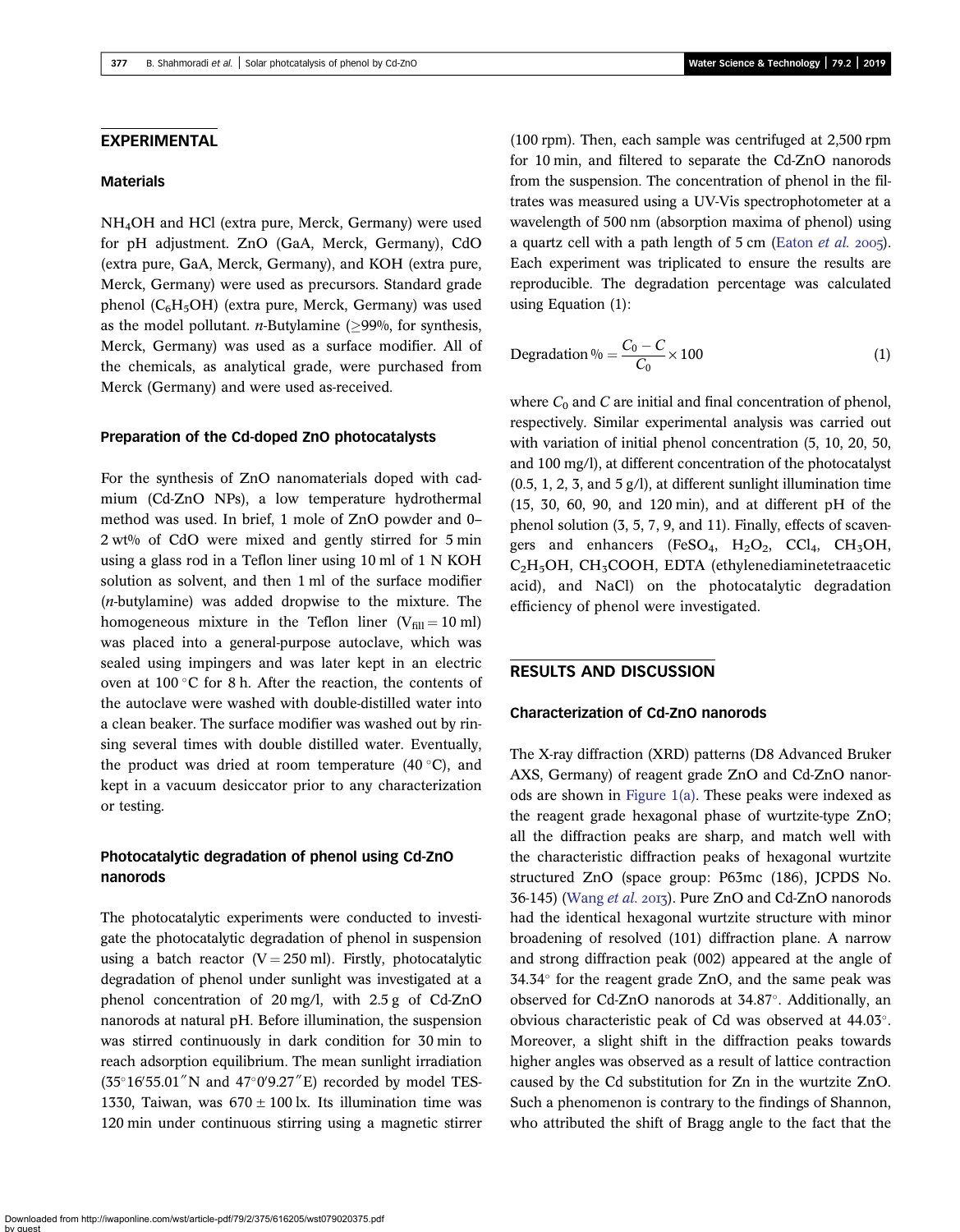<span id="page-3-0"></span>

Figure 1 | XRD patterns (a) and FT-IR spectra (b) of reagent grade ZnO and surface-modified Cd-ZnO nanorods.

ionic radius of Cd<sup>2+</sup> (0.97 Å) is greater than that of  $\text{Zn}^{2+}$  $(0.74 \text{ Å})$  ([Shannon](#page-9-0) 1976).

Figure 1(b) presents the Fourier transform infrared (FT-IR) (Tensor 27 spectrophotometer, Bruker, Germany) spectra of reagent grade ZnO and Cd-ZnO nanorod. As shown in Figure 1(b), the characteristic absorption peak of 1 wt% Cd-doped ZnO nanorods at approximately  $3,456$  cm<sup>-1</sup> corresponds to the stretching vibration of the O–H groups. The absorption peak observed at 1,630 and  $1,384$  cm<sup>-1</sup> is due to the O-H bending vibration. The peak at  $511 \text{ cm}^{-1}$  is the characteristic absorption peak of ZnO [\(Meng](#page-9-0)  $et$  al.  $2015$ ). Meanwhile, no other functional group was observed after the surface modification, indicating that the surface modifier applied has been detached as a result of rigorous washing. Hence, no contamination was detected after introduction of surface modifier.

[Figure 2](#page-4-0) shows the scanning electron microscopy (SEM) images of Cd-ZnO nanorods at two different concentrations of Cd  $(1 \text{ and } 2 \text{ wt\%})$ ; normal values are reported here). Agglomeration is negligible for both Cd concentrations, which could be attributed to the surface modifier (*n*-butyla-mine) [\(Shahmoradi](#page-9-0) *et al.* 2015). As shown in [Figure 2\(a\)](#page-4-0) and [2\(b\),](#page-4-0) the nanorods are not equal in size; the average nanorod size is 74.7 nm.

The used surface modifier controls the agglomeration and increases dispersibility of nanoparticles in the media. When surface modifier was used, the zeta potential of the Cd-ZnO nanorods was decreased, showing negative charges above pH 4.3. The  $\rm pH_{Zpc}$  was decreased from 8.6 to 4.3 as a result of adding surface modifier. In addition, the SEM images shown in [Figure 2](#page-4-0) support such a claim. At pH levels higher than  $pH<sub>zpc</sub>$ , the particles have negative surface charge, while at pH levels lower than this, the particles have positive surface charge [\(Saeedi](#page-9-0) *et al.* 2015). The electrostatic interaction between the surface of the Cd-ZnO and phenol as well as the affinity of Cd-ZnO nanorods toward phenolate through adsorption under strong alkaline condition is limited, leading to the reduction of phenol degradation rate ([Shahamat](#page-9-0) et al. 2014).

# Effect of dopant concentration on the photocatalytic degradation of phenol

Three different weight percentages of dopant (0.5, 1, and 2 wt%) were used for the synthesis of Cd-ZnO photocatalysts. The photocatalytic degradation of phenol using different concentrations of dopant, Cd, is plotted in [Figure 3](#page-5-0). The maximum efficiency (70%) was found for 1% Cd-ZnO photocatalysts, while an efficiency of less than 10% was observed for undoped ZnO photocatalysts [\(Figure 3](#page-5-0)). Moreover, the highest efficiency was observed for 1% followed by 2% and the lowest was achieved for 0.5% Cd-ZnO photocatalysts. This result clearly suggests that the photocatalytic activity of ZnO can be greatly improved with an optimum amount of Cd. Hence, further photocatalytic degradation studies of phenol were conducted using 1% Cd-ZnO photocatalysts.

# Effect of pH on the photocatalytic degradation of phenol

One of the key parameters affecting the degradation of organic pollutants such as phenol is solution pH. Thus, photocatalytic degradation of phenol in the presence of Cd-ZnO nanorods was investigated over a pH range from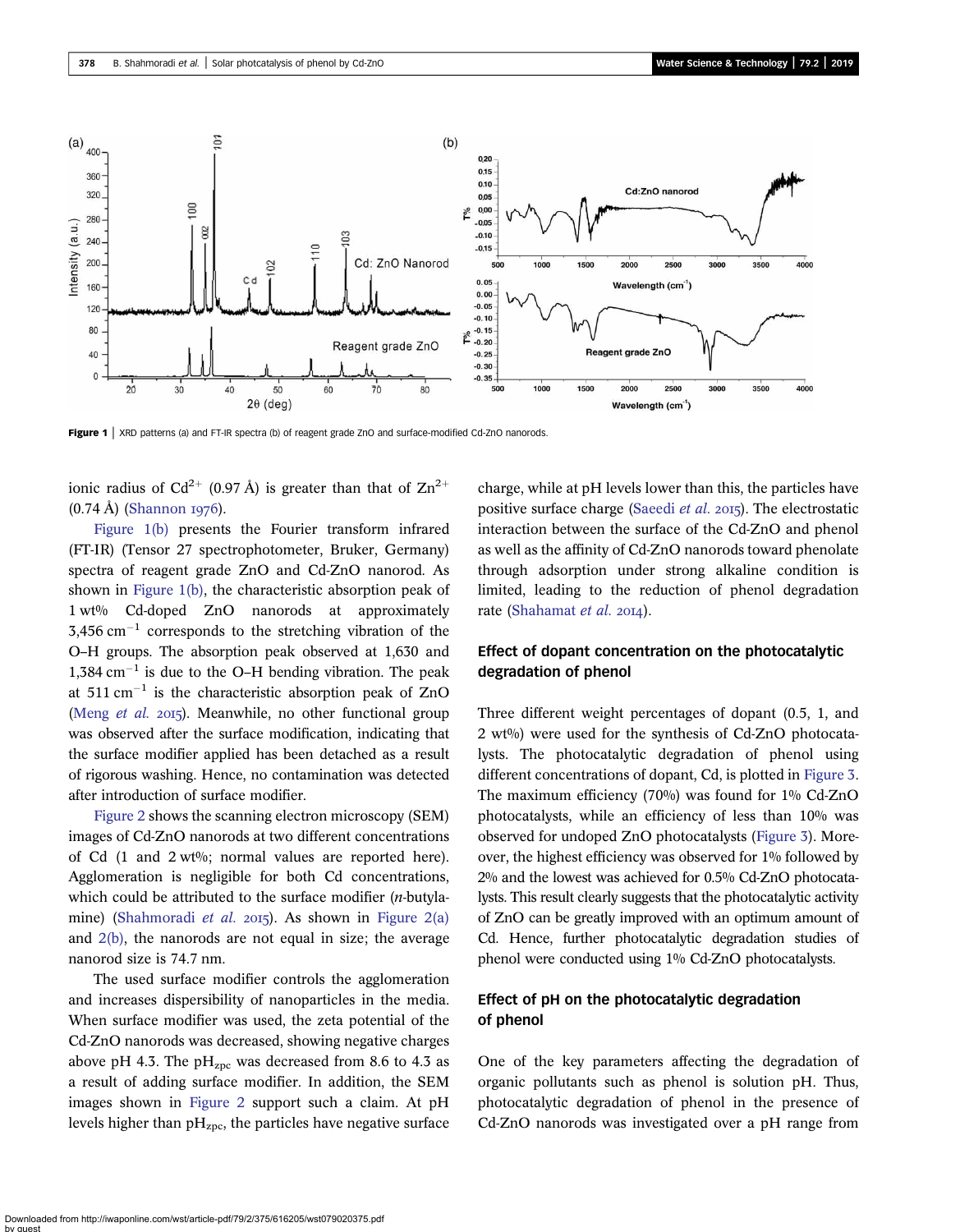<span id="page-4-0"></span>

Figure 2 | Characteristic SEM images of (a) and (b) 2% Cd-ZnO and (c) and (d) 1% Cd-ZnO nanorods.

3.0 to 11.0. The influence of solution pH depends on the type of contaminants as well as on the zero-point charge (zpc) of the photocatalyst ([Barka](#page-8-0) et al. 2013; [Wahab &](#page-9-0) [Hussain](#page-9-0) 2016). The solution pH indeed influences the surface charge properties of the photocatalyst, affecting electrostatic interaction between photocatalyst surface and pollutant molecules. [Figure 4](#page-5-0) illustrates the effects of pH on the photocatalytic degradation efficiency of phenol in the presence of Cd-ZnO photocatalysts. It was found that the degradation percentage of phenol increased with the increase of pH from 3 to 7. In the pH lower than  $pH_{zpc}$  of ZnO, its surface will be more positively charged. Hence adsorption power between the ZnO surface and phenol will

be strong, leading to more phenol degradation [\(Yusoff](#page-10-0) et al.  $2017$ ). In contrast, Prabha & Lathasree  $(2014)$  reported that phenol degradation decreased with increase in pH; however, it was almost the same (15–18%) at mildly acidic and neutral pH. At higher pH values, phenol exists in the solution as negatively charged phenolate species. Therefore, the adsorption of phenol on the catalyst surface decreases due to electrostatic repulsion. It has to be noted that higher pH causes more formation of carbonate ions, which helps in inactivating OH radicals, thus resulting in decreased degradation efficiency (Feng [et al.](#page-8-0) 2015). Therefore, phenol degradation is more favorable in mild acidic or neutral pH, where phenol can attach onto the surface of ZnO more favorably.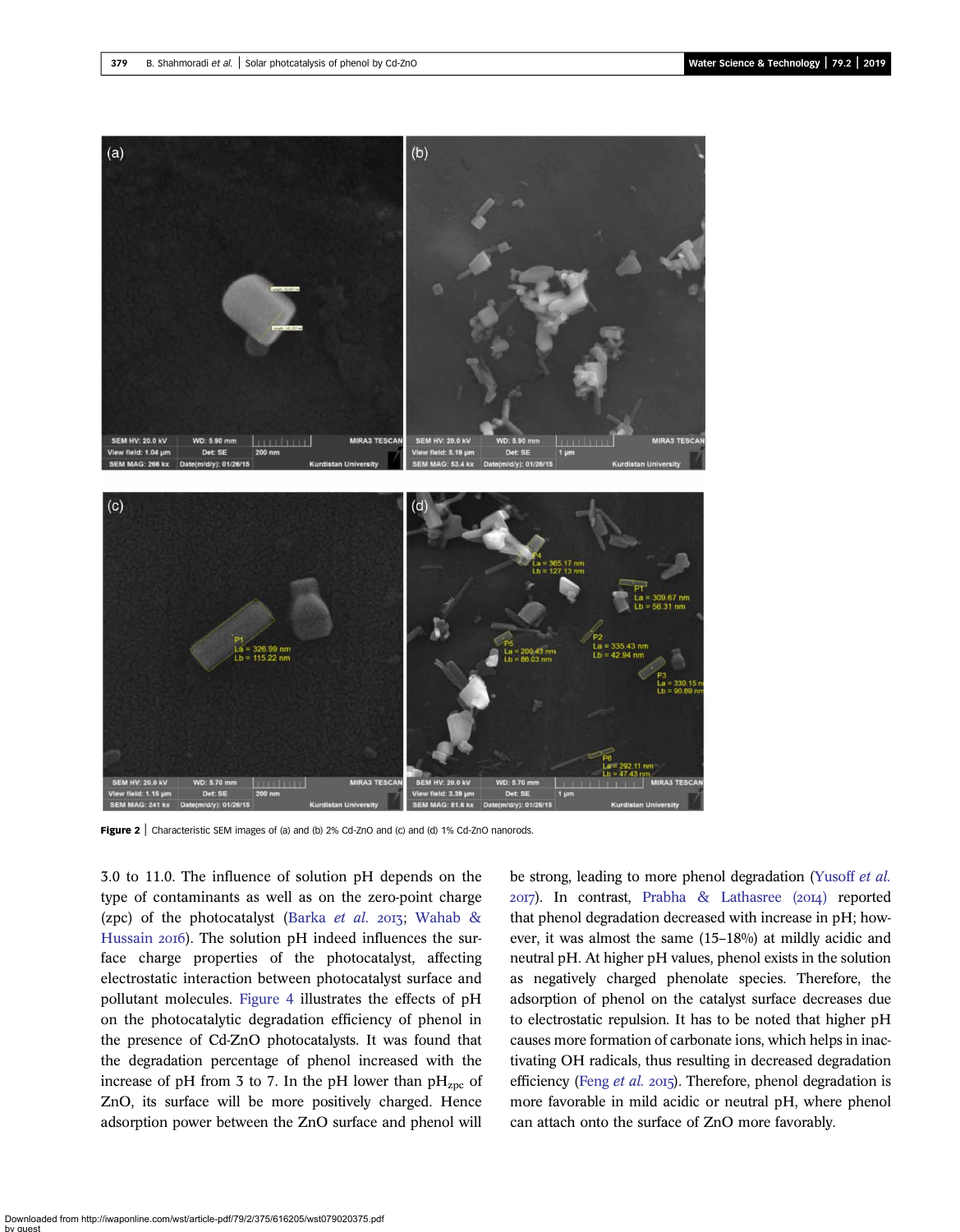<span id="page-5-0"></span>

Figure 3 | Effect of dopant concentration on the photocatalytic degradation of phenol.



Figure 4 | Effect of pH on the photocatalytic degradation of phenol using 1% Cd-ZnO nanorods.

# Effect of photocatalyst dosage and initial phenol concentration on the photocatalytic degradation of phenol

The amount of photocatalyst strongly influences the rate of photocatalytic reaction. To avoid excess usage of catalyst and to ensure efficient introduction of photons on the surface of photocatalyst, an optimum catalyst dosage must be determined (Tan [et al.](#page-9-0) 2011; [Prabha & Lathasree](#page-9-0) 2014). Different photocatalyst dosages were used to investigate their effect on the photocatalytic degradation of phenol while solution pH, initial phenol concentration, and reaction time were kept constant at 7, 20 mg/l, and 120 min, respectively. As shown in Figure 5(a), the greatest efficiency of phenol degradation was obtained at the photocatalyst dosage of 3 g/l. This observation can be explained by the fact that there is an adequate amount of photocatalyst to enhance photocatalytic degradation [\(Khairy & Zakaria](#page-8-0)  $20I4$ ; Ye [et al.](#page-10-0)  $20I5$ ). However, excessive photocatalyst dosage may lead to a decrease in light transmittance, and an increase of light scattering in the solution; hence, an excessive photocatalyst dosage resulted in a lower absorption of light for initiating photocatalysis ([Zhang](#page-10-0) et al. ). Principally, the photocatalytic degradation rate of pollutants is not only affected by the active sites but also influenced by the photo-absorption of the photocatalyst.

It is well known that the initial concentration of reactant plays an important role in the photocatalytic degradation of



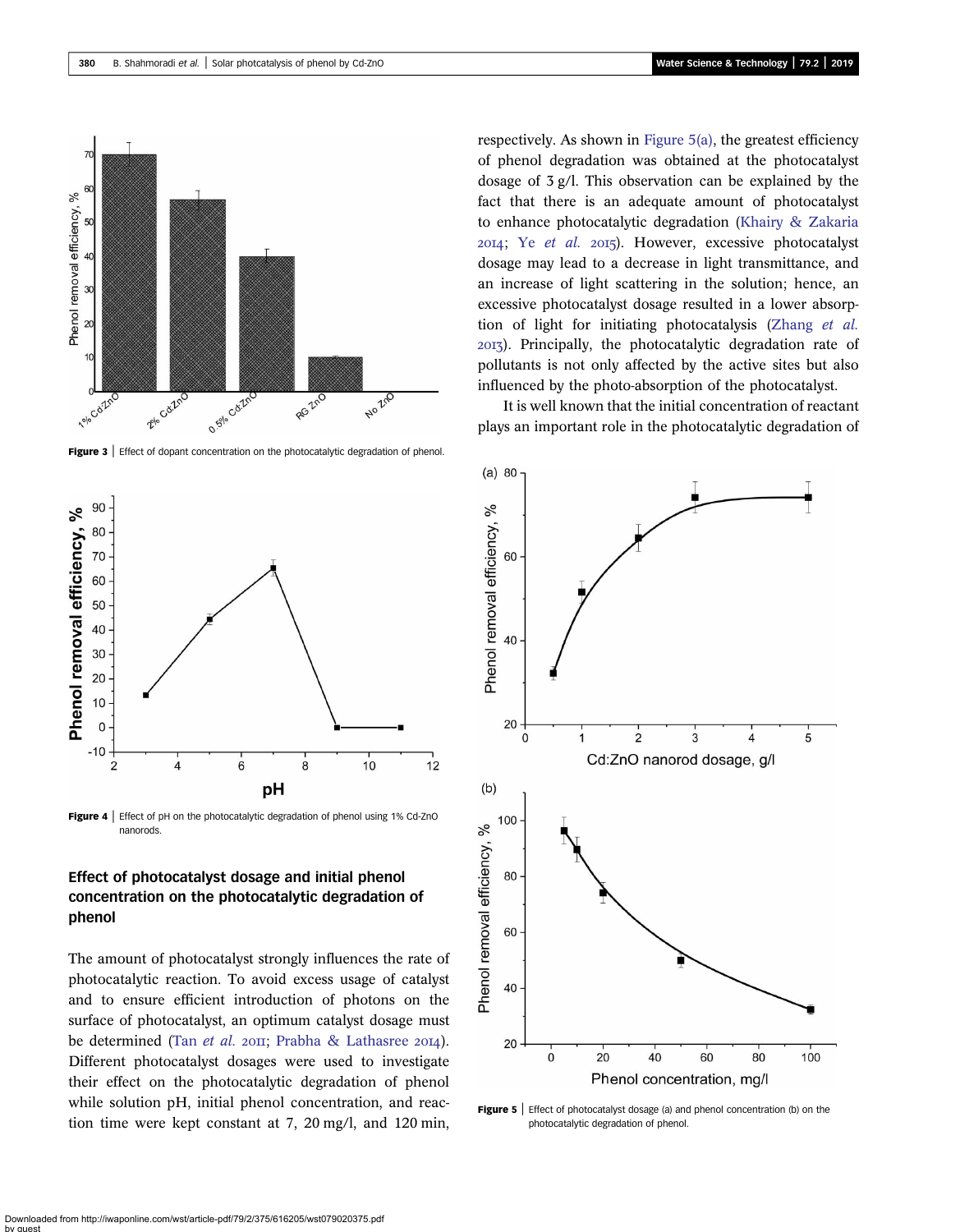organic compounds [\(Hemmati](#page-8-0) et al. 2014). The influence of initial phenol concentration on photocatalytic degradation was investigated at five levels (5, 10, 20, 50, and 100 mg/l) while initial pH, photocatalyst dosage, and reaction time were kept constant at 7, 3 g/l, and 120 min, respectively. As shown in [Figure 5\(b\),](#page-5-0) the photocatalytic degradation decreased from 96.42 to 32.43% with increasing initial concentration of phenol from 5 to 100 mg/l. At higher concentrations, the light absorbed by phenol is more than that of the Cd-ZnO nanorods, causing decreased degradation efficiency. Thus, absorbed light is not sufficient to trigger the degradation of phenol (Yang [et al.](#page-10-0)  $2008$ ). As a result, competitive adsorption of  $OH^-$  on the same site decreases, and consequently the amount of  $\cdot$ OH and O<sub>2</sub> $\cdot$ <sup>-</sup> attached to the surface of the catalyst decreases. For all our investigations at different initial phenol concentrations, the photocatalyst dosage, irradiation time and intensity of light were kept constant. Since the generation of •OH does not increase, the probability of phenol molecules reacting with •OH decreases; hence, a decrease in the degradation effi-ciency might be observed [\(Kashif & Ouyang](#page-8-0)  $2009$ ). In fact, with the progression in the degradation reaction at high initial concentrations, some intermediate compounds can be formed. These intermediates may be competitively adsorbed on the photocatalyst surface, and subsequently react with oxidant species. Moreover, the oxidized intermediate could react with the reducing species (e.g. electrons), reverting back to phenol, which finally results in a decrease of the degradation efficiency (Guo [et al.](#page-8-0) 2006).

# Effect of illumination time on the photocatalytic degradation of phenol

The effect of illumination time on photocatalytic degradation efficiency of phenol was studied at five time periods (15, 30, 60, 90 and 120 min) while initial pH, photocatalyst dosage, and initial phenol concentration were kept constant at 7, 3 g/l, and 20 mg/l, respectively. During these photocatalytic degradation experiments, samples were illuminated with sunlight (mean light intensity =  $670 \pm 100$  lx). As plotted in Figure 6, degradation of phenol with Cd-ZnO under sunlight was increased with increasing illumination time (75% after 120 min illumination).

# Effect of scavengers and enhancers on the photocatalytic degradation of phenol

Industrial wastewater is a mixture of different organic and inorganic compounds, which makes it crucial to study the



Figure 6 | Effect of sunlight illumination time on photocatalytic degradation of phenol.

effect of scavengers and enhancers on photocatalytic degradation efficiency of a synthetic pollutant. Hence, under optimum conditions, the effect of scavengers and enhancers was evaluated on the photocatalytic degradation efficiency of phenol using Cd-ZnO nanorods. For this purpose, the effect of 0.01 M FeSO<sub>4</sub>, H<sub>2</sub>O<sub>2</sub>, CCl<sub>4</sub>, CH<sub>3</sub>OH, C<sub>2</sub>H<sub>5</sub>OH,  $CH<sub>3</sub>COOH$ , EDTA, and NaCl ([Shin & Kim](#page-9-0) 2008; [Lim](#page-8-0) [et al.](#page-9-0) 2014; Wu et al. 2015; [Uddin](#page-9-0) et al. 2016) on the photocatalytic degradation efficiency of phenol (1% Cd-ZnO) was studied by keeping other parameters constant (pH 7, irradiation time 120 min, Cd-ZnO nanorod 3 g/l, phenol concentration 20 mg/l). As shown in Figure 7, the removal efficiency of phenol increased from 75% to 89.56 and 86.2% with adding  $H_2O_2$  and ethanol, respectively. Other



Figure 7 | Effect of scavengers and enhancers on the removal efficiency of phenol.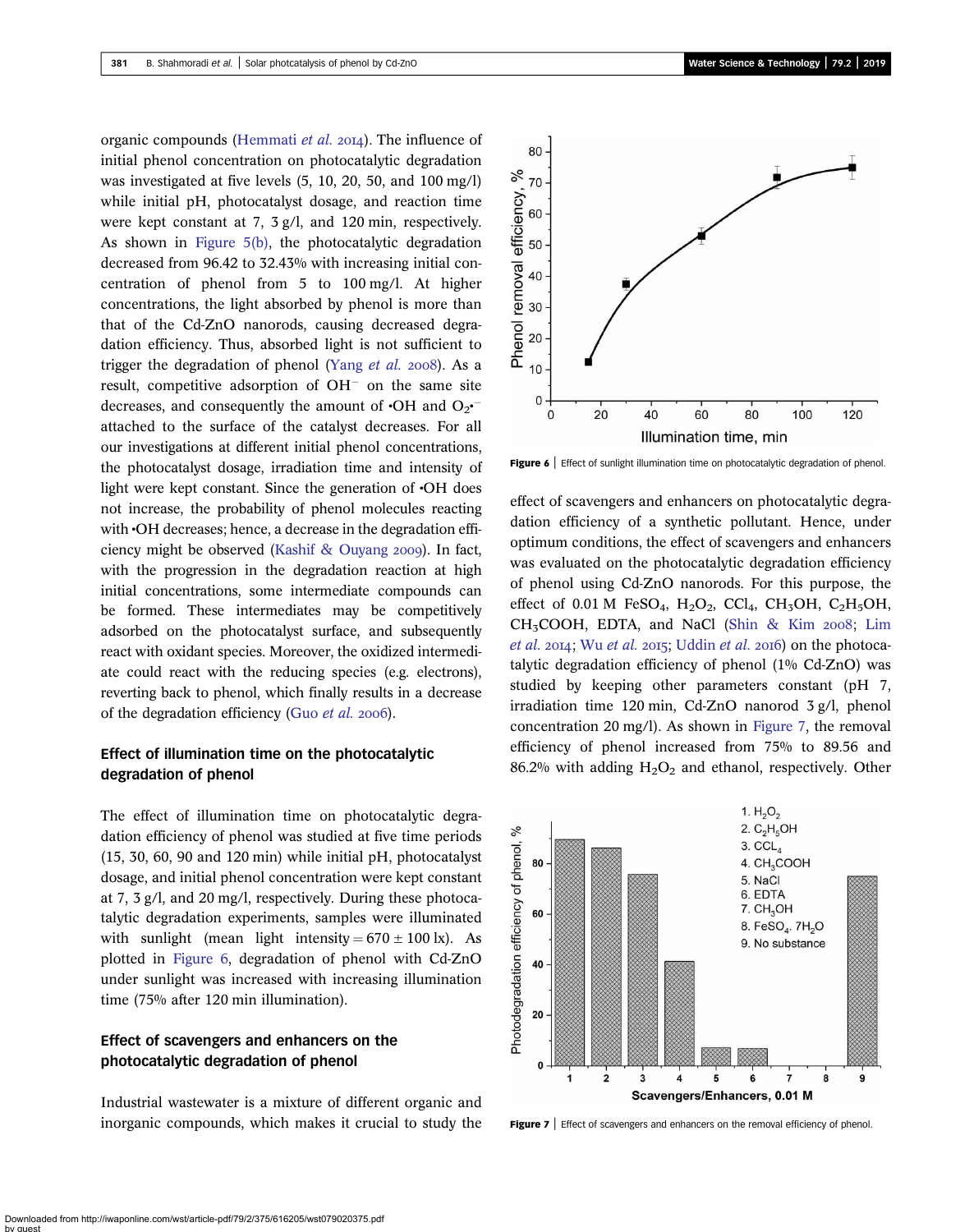researchers also reported that phenol removal increased with addition of 0.1 M of  $H_2O_2$  [\(Yusoff](#page-10-0) et al. 2015). Such an observation could be attributed to the fact that phenol has a high solubility and low octanol–water partition coefficient  $(K<sub>ow</sub>)$ ; the retention of phenol in the aqueous phase gives a greater probability of reaction between phenol and  $H<sub>2</sub>O<sub>2</sub>$  (Lim [et al.](#page-8-0) 2014). However, addition of FeSO<sub>4</sub>, CH<sub>3</sub>OH, EDTA, and NaCl decreased the phenol degradation efficiency from 75% to 0, 0, 41.37, 6.89 and 7.24%, respectively. By generating free electrons,  $H_2O_2$  has an oxidant property and prevents pairing of electrons.  $H_2O_2$  also has the capacity for attracting the electrons, thus generating free radicals that can degrade phenol molecules. It indicates that addition of organic compounds such as  $CH<sub>3</sub>OH$  and EDTA can clearly confirm their scavenger role in photocatalytic degradation of another organic compound. Chloride ion is a substance that acts as an electron donor like  $HO<sub>2</sub>$ and  $H_2O_2$ , but Cl<sup>-</sup> sometimes hinders and reduces catalytic activation by adsorption to the active sites ([Saratale](#page-9-0) et al.  $20I4$ ). [Saratale](#page-9-0) *et al.* ( $20I4$ ) found that NaCl had no effect on the photocatalytic degradation of phenol. However, we found it brought about 90% reduction in photocatalytic degradation efficiency. It is in contrast to the findings of Ye *[et al.](#page-10-0)* (2016) in which they reported that common organic compounds (sucrose, urea, EDTA, and sodium formate) did not show a distinct inhibition effect on the catalytic oxidation of hydroquinone. However,  $CCl<sub>4</sub>$  had no effect on removal efficiency (Ye [et al.](#page-10-0) 2016).

#### Reusability test of photocatalyst material

The reusability of the photocatalyst is a key issue concerning the long-term application. Thus, the effect of reused Cd-ZnO photocatalysts on the removal efficiency of phenol was evaluated. After the first cycle, the Cd-ZnO nanorods were separated, dried, and then put into 1 M HCl for 24 h; after HCl treatment, the nanorods were washed several times with deionized water, and dried at ambient temperature.

Figure 8 depicts the results of the reusability test of the Cd-ZnO nanorods in three consecutive runs. As shown in Figure 8, the photocatalytic degradation efficiency of phenol decreased from 75 to 32.14% within three consecutive experimental runs, indicating almost 50% reduction of degradation efficiency. It can be ascribed to the adsorption of some byproducts of the target pollutant in the pores and cavities of the catalyst, which resulted in the reduction of the active sites for the adsorption and generation of OH• [\(Nezamzadeh-Ejhieh & Khorsandi](#page-9-0) 2014). This is one



Figure 8 | Effect of reusability of Cd-ZnO nanorods on the photocatalytic degradation efficiency of phenol.

of the limitations of the application of nanomaterials in photocatalytic degradation of pollutants, which can be overcome via immobilizing the photocatalysts on supporting media; however, an attempt to improve the reusability of ZnO as photocatalyst is beyond the scope of this study, and has been more informatively discussed in various litera-ture sources ([Zhang](#page-10-0) *et al.* 2013; [Pourshamsian](#page-9-0) 2015).

Although photodegradation of phenol using Cd-ZnO nanorods gave excellent removal efficiency, it is noteworthy that the light intensity, sunlight angle and the reactor size are important factors, limiting the photodegradation scaling-up. On the other hand, the sunlight illumination, as a free energy driving source, has different angles and intensities during different hours of day and seasons of the year. It is suitable for tropical areas, where sunny days are much more frequent compared with mountainous areas such as Sanandaj city, Iran. In addition, the mineralization of phenol is incomplete in this process.

### CONCLUSIONS

Photocatalytic degradation of phenol was carried out using 1% Cd-ZnO (prepared by the low temperature hydrothermal method) under sunlight. Cd-ZnO nanoroads were characterized using XRD, FT-IR, and SEM techniques. XRD and FTIR analysis showed that the doping process was achieved successfully. The as-prepared Cd-ZnO nanorods had a hexagonal wurtzite structure, and no contamination resulting from the surface modifier was detected using FT-IR.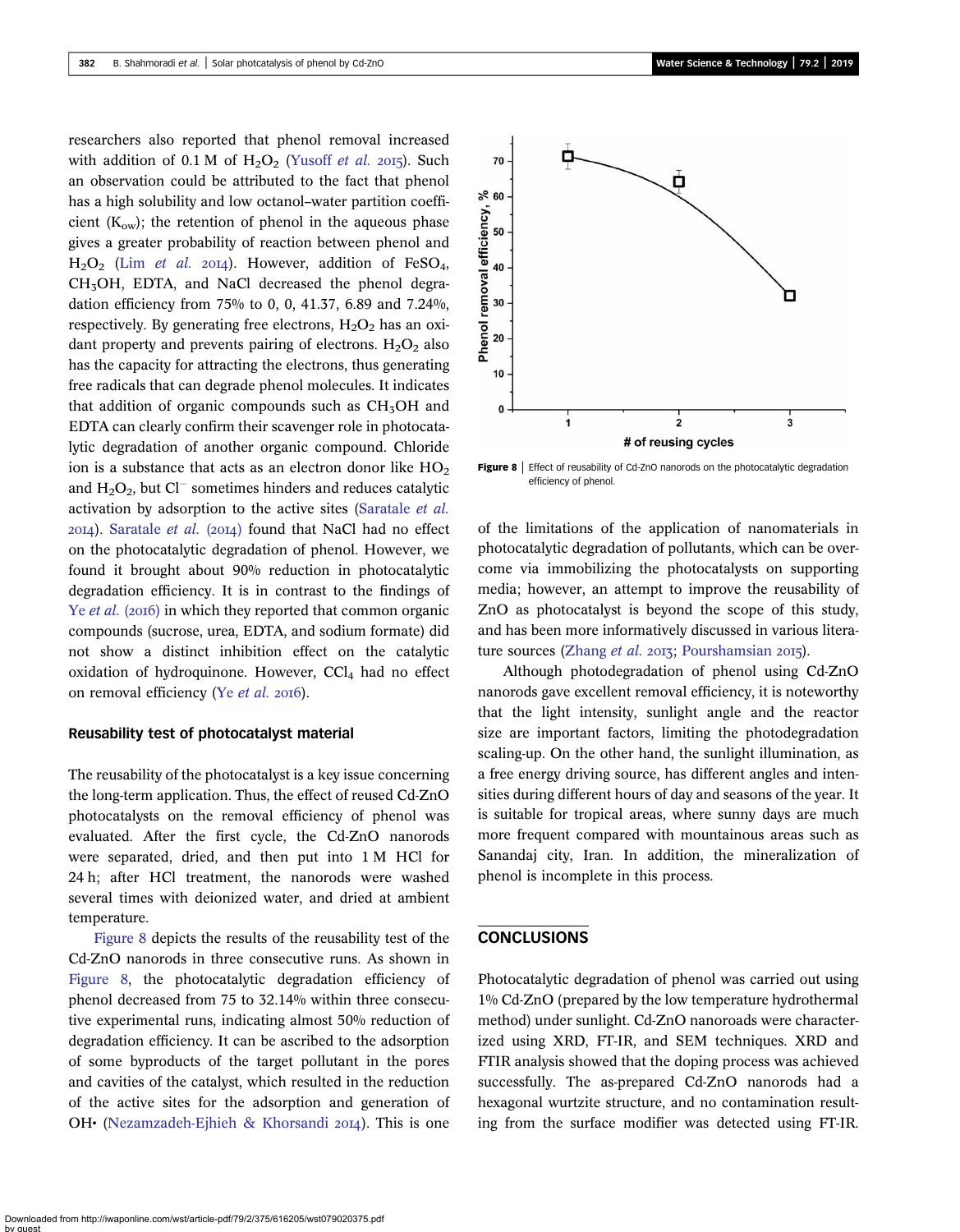<span id="page-8-0"></span>SEM images indicated that the average nanoroad size was about 74.7 nm with negligible agglomeration. Moreover, effect of solution pH, catalyst dosage, initial phenol concentration, illumination time, existence of scavengers and enhancers on degradation efficiency has been investigated. The highest degradation efficiency was observed at pH 7, Cd-ZnO dosage of 3 g/l, phenol concentration of 20 mg/l and illumination time of 120 min. Experimental results showed that the degradation rate increased with addition of  $H_2O_2$  enhancers. However, the photocatalytic degradation efficiency of phenol reduced remarkably after three repeated cycles.

### ACKNOWLEDGEMENTS

The authors acknowledge the support of this work by Kurdistan University of Medical Sciences, Sanandaj, Iran, and Academic Center for Education, Culture and Research (ACECR), Alborz Branch, Alborz, Iran.

### **REFERENCES**

- Ahmed, A. B., Jibril, B., Danwittayakul, S. & Dutta, J. [Microwave-enhanced degradation of phenol over Ni-loaded](http://dx.doi.org/10.1016/j.apcatb.2014.03.032) [ZnO nanorods catalyst](http://dx.doi.org/10.1016/j.apcatb.2014.03.032). Applied Catalysis B: Environmental 156, 456–465.
- Barka, N., Bakas, I., Qourzal, S., Assabbane, A. & Ait-Ichou, Y. [Degradation of phenol in water by titanium dioxide](http://dx.doi.org/10.13005/ojc/290328) [photocatalysis](http://dx.doi.org/10.13005/ojc/290328). Oriental Journal of Chemistry 29, 1055–1060.
- Bazrafshan, E., Amirian, P., Mahvi, A. & Ansari-Moghaddam, A. [Application of adsorption process for phenolic](http://dx.doi.org/10.30955/gnj.001709) [compounds removal from aqueous environments: a](http://dx.doi.org/10.30955/gnj.001709) [systematic review](http://dx.doi.org/10.30955/gnj.001709). Global NEST Journal 18, 146–163.
- Casbeer, E., Sharma, V. K. & Li, X. Z. 2012 [Synthesis and](http://dx.doi.org/10.1016/j.seppur.2011.11.034) [photocatalytic activity of ferrites under visible light: a review](http://dx.doi.org/10.1016/j.seppur.2011.11.034). Separation and Purification Technology 87, 1–14.
- Chang, C. J., Yang, T. L. & Weng, Y. C. 2014 [Synthesis and](http://dx.doi.org/10.1016/j.jssc.2013.09.039) [characterization of Cr-doped ZnO nanorod-array](http://dx.doi.org/10.1016/j.jssc.2013.09.039) [photocatalysts with improved activity](http://dx.doi.org/10.1016/j.jssc.2013.09.039). Journal of Solid State Chemistry 214, 101–107.
- Dewidar, H., Nosier, S. & El-Shazly, A. 2018 [Photocatalytic](http://dx.doi.org/10.1016/j.jchas.2017.06.001) [degradation of phenol solution using zinc oxide/UV](http://dx.doi.org/10.1016/j.jchas.2017.06.001). Journal of Chemical Health and Safety 25, 2–11.
- Eaton, A., Clesceri, L., Rice, R., Greenberg, A. & Franson, M. Standard Methods for the Examination of Water and Wastewater. American Public Health Association (APHA), American Water Works Association (AWWA) and Water Environment Federation (WEF), Washington, DC.
- Feng, Y. B., Hong, L., Liu, A. L., Chen, W. D., Li, G. W., Chen, W. & Xia, X. H. 2015 [High-efficiency catalytic degradation of](http://dx.doi.org/10.1007/s13762-013-0442-6) [phenol based on the peroxidase-like activity of cupric oxide](http://dx.doi.org/10.1007/s13762-013-0442-6)

[nanoparticles.](http://dx.doi.org/10.1007/s13762-013-0442-6) International Journal of Environmental Science and Technology 12, 653–660.

- Gao, M., Diao, M. H., Yuan, S., Wang, Y. K., Xu, H. & Wang, X. H. 2017 [Effects of phenol on physicochemical properties](http://dx.doi.org/10.1016/j.btre.2016.12.002) [and treatment performances of partial nitrifying granules in](http://dx.doi.org/10.1016/j.btre.2016.12.002) [sequencing batch reactors.](http://dx.doi.org/10.1016/j.btre.2016.12.002) Biotechnology Reports 13, 13–18.
- Gul, I., Ahmad, M. S., Naqvi, S. S. S., Hussain, A., Wali, R., Farooqi, A. A. & Ahmed, I. 2017 [Polyphenol oxidase \(PPO\)](http://dx.doi.org/10.5296/jab.v5i2.11649) [based biosensors for detection of phenolic compounds: a](http://dx.doi.org/10.5296/jab.v5i2.11649) [review.](http://dx.doi.org/10.5296/jab.v5i2.11649) Journal of Applied Biology & Biotechnology 5, 72–85.
- Guo, Z., Ma, R. & Li, G. 2006 [Degradation of phenol by](http://dx.doi.org/10.1016/j.cej.2006.01.017) [nanomaterial TiO](http://dx.doi.org/10.1016/j.cej.2006.01.017)<sub>2</sub> [in wastewater](http://dx.doi.org/10.1016/j.cej.2006.01.017). Chemical Engineering Journal 119, 55–59.
- Hamza, A., Fatuase, J., Waziri, S. & Ajayi, O. 2013 [Solar](http://dx.doi.org/10.5897/JCEMS2013.0162) [photocatalytic degradation of phenol using nanosized ZnO](http://dx.doi.org/10.5897/JCEMS2013.0162) [and](http://dx.doi.org/10.5897/JCEMS2013.0162)  $\alpha$ Fe<sub>2</sub>[O](http://dx.doi.org/10.5897/JCEMS2013.0162)<sub>3</sub>. Journal of Chemical Engineering and Materials Science 4, 87–92.
- Han, J., Liu, Y., Singhal, N., Wang, L. & Gao, W. 2012 [Comparative](http://dx.doi.org/10.1016/j.cej.2012.09.066) [photocatalytic degradation of estrone in water by ZnO and](http://dx.doi.org/10.1016/j.cej.2012.09.066) [TiO](http://dx.doi.org/10.1016/j.cej.2012.09.066)<sub>2</sub> [under artificial UVA and solar irradiation.](http://dx.doi.org/10.1016/j.cej.2012.09.066) Chemical Engineering Journal 213, 150–162.
- Hemmati, B. S., Nasseri, S., Mahvi, A. H., Nabizadeh, R. & Javadi, A. H. 2014 [Investigation of photocatalytic degradation of](http://dx.doi.org/10.1186/2052-336X-12-101) [phenol by Fe\(III\)-doped TiO](http://dx.doi.org/10.1186/2052-336X-12-101)<sub>2</sub> [and TiO](http://dx.doi.org/10.1186/2052-336X-12-101)<sub>2</sub> [nanoparticles.](http://dx.doi.org/10.1186/2052-336X-12-101) Journal of Environmental Health Science and Engineering 12, 101.
- Kashif, N. & Ouyang, F. 2009 [Parameters effect on heterogeneous](http://dx.doi.org/10.1016/S1001-0742(08)62303-7) [photocatalysed degradation of phenol in aqueous dispersion](http://dx.doi.org/10.1016/S1001-0742(08)62303-7) [of TiO](http://dx.doi.org/10.1016/S1001-0742(08)62303-7)2. Journal of Environmental Science 21, 527–533.
- Khairy, M. & Zakaria, W. 2014 Effect of metal-doping of  $TiO<sub>2</sub>$ [nanoparticles on their photocatalytic activities toward](http://dx.doi.org/10.1016/j.ejpe.2014.09.010) [removal of organic dyes.](http://dx.doi.org/10.1016/j.ejpe.2014.09.010) Egyptian Journal of Petroleum 23, 419–426.
- Lavand, A. B. & Malghe, Y. S. 2016 [Synthesis, characterization](http://dx.doi.org/10.1016/j.jksus.2016.08.009) [and visible light photocatalytic activity of carbon and iron](http://dx.doi.org/10.1016/j.jksus.2016.08.009) [modified ZnO.](http://dx.doi.org/10.1016/j.jksus.2016.08.009) Journal of King Saud University-Science 30, 65–74.
- Lim, M., Son, Y. & Khim, J. 2014 [The effects of hydrogen peroxide](http://dx.doi.org/10.1016/j.ultsonch.2014.03.021) [on the sonochemical degradation of phenol and bisphenol A](http://dx.doi.org/10.1016/j.ultsonch.2014.03.021). Ultrasonics Sonochemistry 21, 1976–1981.
- Mahvi, A. H. & Maleki, A. 2010 [Photosonochemical degradation](http://dx.doi.org/10.5004/dwt.2010.1562) [of phenol in water](http://dx.doi.org/10.5004/dwt.2010.1562). Desalination and Water Treatment 20, 197–202.
- Maleki, A. & Shahmoradi, B. 2012 [Solar degradation of Direct](http://dx.doi.org/10.2166/wst.2012.091) [Blue 71 using surface modified iron doped ZnO hybrid](http://dx.doi.org/10.2166/wst.2012.091) [nanomaterials](http://dx.doi.org/10.2166/wst.2012.091). Water Science and Technology 65, 1923–1928.
- Maleki, A., Mahvi, A. H., Alimohammadi, M. & Ghaseri, A. [Advanced oxidation of phenol by ultraviolet irradiation in](http://dx.doi.org/10.3923/pjbs.2006.2338.2341) [aqueous system](http://dx.doi.org/10.3923/pjbs.2006.2338.2341). Pakistan Journal of Biological Sciences 9, 2338–2341.
- Maleki, A., Safari, M., Shahmoradi, B., Zandsalimi, Y., Daraei, H. & Gharibi, F. 2015 [Photocatalytic degradation of humic](http://dx.doi.org/10.1007/s11356-015-4915-7) [substances in aqueous solution using Cu-doped ZnO](http://dx.doi.org/10.1007/s11356-015-4915-7) [nanoparticles under natural sunlight irradiation](http://dx.doi.org/10.1007/s11356-015-4915-7). Environmental Science and Pollution Research 22, 16875–16880.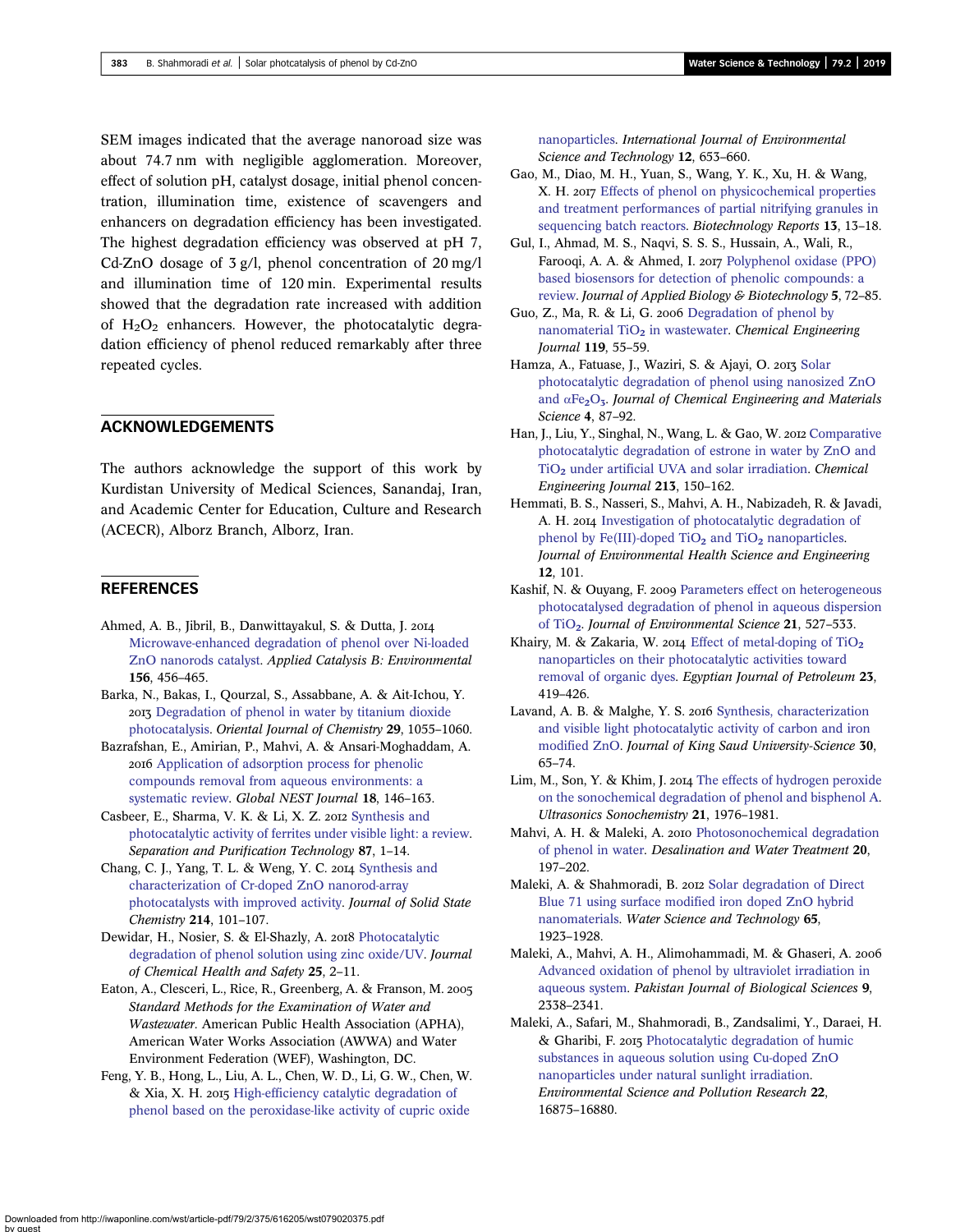<span id="page-9-0"></span>Meng, A., Xing, J., Li, Z. & Li, Q. 2015 [Cr-doped ZnO](http://dx.doi.org/10.1021/acsami.5b09366) [nanoparticles: synthesis, characterization, adsorption](http://dx.doi.org/10.1021/acsami.5b09366) [property, and recyclability](http://dx.doi.org/10.1021/acsami.5b09366). ACS Applied Materials & Interfaces 7, 27449–27457.

Muhammadi, S., Afzal, M. & Hameed, S. 2015 [Bacterial](http://dx.doi.org/10.1080/17518253.2015.1109715) [polyhydroxyalkanoates-eco-friendly next generation plastic:](http://dx.doi.org/10.1080/17518253.2015.1109715) [production, biocompatibility, biodegradation, physical](http://dx.doi.org/10.1080/17518253.2015.1109715) [properties and applications.](http://dx.doi.org/10.1080/17518253.2015.1109715) Green Chemistry Letters and Reviews 8, 56–77.

Muhd, J. N., Bagheri, S. & Bee, A. H. S. 2014 [Recent advances in](http://dx.doi.org/10.1155/2014/692307) [heterogeneous photocatalytic decolorization of synthetic dyes](http://dx.doi.org/10.1155/2014/692307). The Scientific World Journal, doi: 10.1155/2014/692307.

Nezamzadeh-Ejhieh, A. & Khorsandi, S. 2014 [Photocatalytic](http://dx.doi.org/10.1016/j.jiec.2013.06.026) [degradation of 4-nitrophenol with ZnO supported nano](http://dx.doi.org/10.1016/j.jiec.2013.06.026)[clinoptilolite zeolite](http://dx.doi.org/10.1016/j.jiec.2013.06.026). Journal of Industrial and Engineering Chemistry 20, 937–946.

Nibret, A., Yadav, O., Diaz, I. & Taddesse, A. M. 2015 [Cr-N](http://dx.doi.org/10.4314/bcse.v29i2.8) [co-doped ZnO nanoparticles: synthesis, characterization and](http://dx.doi.org/10.4314/bcse.v29i2.8) [photocatalytic activity for degradation of thymol blue.](http://dx.doi.org/10.4314/bcse.v29i2.8) Bulletin of the Chemical Society of Ethiopia 29, 247–258.

Pirsaheb, M., Shahmoradi, B., Khosravi, T., Karimi, K. & Zandsalimi, Y. 2016 [Solar degradation of malachite green](http://dx.doi.org/10.1080/19443994.2015.1033764) [using nickel-doped TiO](http://dx.doi.org/10.1080/19443994.2015.1033764)<sub>2</sub> [nanocatalysts](http://dx.doi.org/10.1080/19443994.2015.1033764). Desalination and Water Treatment 57, 9881–9888.

Pirsaheb, M., Shahmoradi, B., Beikmohammadi, M., Azizi, E., Hossini, H. & Ashraf, G. M. 2017 [Photocatalytic degradation](http://dx.doi.org/10.1038/s41598-016-0028-x) [of aniline from aqueous solutions under sunlight illumination](http://dx.doi.org/10.1038/s41598-016-0028-x) [using immobilized Cr:ZnO nanoparticles](http://dx.doi.org/10.1038/s41598-016-0028-x). Scientific Report 7, 1–12.

Pourshamsian, K. 2015 ZnO-NPs as an efficient reusable heterogeneous catalyst for synthesis of 1,4-dihydropyrimidine derivatives in solvent-free conditions. International Journal of Nano Dimension 6, 99–104.

Prabha, I. & Lathasree, S. 2014 [Photodegradation of phenol by](http://dx.doi.org/10.1016/j.mssp.2014.05.031) [zinc oxide, titania and zinc oxide](http://dx.doi.org/10.1016/j.mssp.2014.05.031)–titania composites: [nanoparticle synthesis, characterization and comparative](http://dx.doi.org/10.1016/j.mssp.2014.05.031) [photocatalytic efficiencies](http://dx.doi.org/10.1016/j.mssp.2014.05.031). Materials Science in Semiconductor Processing 26, 603–613.

Rajamanickam, D. & Shanthi, M. 2016 [Photocatalytic degradation](http://dx.doi.org/10.1016/j.arabjc.2012.05.006) [of an organic pollutant by zinc oxide](http://dx.doi.org/10.1016/j.arabjc.2012.05.006)–solar process. Arabian Journal of Chemistry 9, S1858–S1868.

Saeedi, S., Godini, H., Almasian, M., Shams-Khorramabadi, G., Kamarehie, B., Mostafaie, P. & Taheri, F. 2015 Photocatalytic degradation of phenol in water solutions using ZnO nanoparticles immobilized on glass. Journal of Advances in Environmental Health Research 3, 204–213.

Salehi, K., Bahmani, A., Shahmoradi, B., Pordel, M., Kohzadi, S., Gong, Y., Guo, H., Shivaraju, H. P., Rezaee, R., Pawar, R. R. & Lee, S. M. 2017 [Response surface methodology \(RSM\)](http://dx.doi.org/10.1007/s13762-017-1308-0) [optimization approach for degradation of Direct Blue 71 dye](http://dx.doi.org/10.1007/s13762-017-1308-0) using CuO–[ZnO nanocomposite](http://dx.doi.org/10.1007/s13762-017-1308-0). International Journal of Environmental Science and Technology 14, 2067–2076.

Saratale, R. G., Noh, H. S., Song, J. Y. & Kim, D. S. 2014 [Influence](http://dx.doi.org/10.1080/10934529.2014.938532) [of parameters on the photocatalytic degradation of](http://dx.doi.org/10.1080/10934529.2014.938532) phenolic contaminants in wastewater using  $TiO<sub>2</sub>/UV$  system. Journal of Environmental Science and Health, Part A 49, 1542–1552.

Seftel, E., Puscasu, M., Mertens, M., Cool, P. & Carja, G. 2014 Assemblies of nanoparticles of  $CeO<sub>2</sub>$ –[ZnTi-LDHs and their](http://dx.doi.org/10.1016/j.apcatb.2013.12.019) [derived mixed oxides as novel photocatalytic systems for](http://dx.doi.org/10.1016/j.apcatb.2013.12.019) [phenol degradation.](http://dx.doi.org/10.1016/j.apcatb.2013.12.019) Applied Catalysis B: Environmental 150, 157–166.

Shahamat, Y. D., Farzadkia, M., Nasseri, S., Mahvi, A. H., Gholami, M. & Esrafili, A. 2014 [Magnetic heterogeneous](http://dx.doi.org/10.1186/2052-336X-12-50) [catalytic ozonation: a new removal method for phenol in](http://dx.doi.org/10.1186/2052-336X-12-50) [industrial wastewater](http://dx.doi.org/10.1186/2052-336X-12-50). Journal of Environmental Health Science and Engineering 12, 50.

Shahmoradi, B., Namratha, K., Byrappa, K., Soga, K., Ananda, S. & Somashekar, R. 2011 [Enhancement photocatalytic activity](http://dx.doi.org/10.1007/s11164-011-0255-5) [of modified ZnO nanoparticles with manganese additive.](http://dx.doi.org/10.1007/s11164-011-0255-5) Research on Chemical Intermediate 37, 329–340.

Shahmoradi, B., Maleki, A. & Byrappa, K. 2015 [Removal of](http://dx.doi.org/10.1080/19443994.2013.873994) [Disperse Orange 25 using in situ surface-modified iron-doped](http://dx.doi.org/10.1080/19443994.2013.873994) [TiO](http://dx.doi.org/10.1080/19443994.2013.873994)<sub>2</sub> [nanoparticles](http://dx.doi.org/10.1080/19443994.2013.873994). Desalination and Water Treatment 53, 3615–3622.

Shahmoradi, B., Pordel, M. A., Pirsaheb, M., Maleki, A., Kohzadi, S., Gong, Y., Pawar, R. R., Lee, S. M., Shivaraju, H. P. & McKay, G. 2017 [Synthesis and characterization of barium](http://dx.doi.org/10.5004/dwt.2017.21424)[doped TiO](http://dx.doi.org/10.5004/dwt.2017.21424)<sub>2</sub> [nanocrystals for photocatalytic degradation of](http://dx.doi.org/10.5004/dwt.2017.21424) [Acid Red 18 under solar irradiation](http://dx.doi.org/10.5004/dwt.2017.21424). Desalination and Water Treatment 88, 200–206.

Shahmoradi, B., Yavari, S., Zandsalimi, Y., Shivaraju, H., Negahdari, M., Maleki, A., Mckay, G., Pawar, R. R. & Lee, S. M. [Optimization of solar degradation efficiency of bio-composting](http://dx.doi.org/10.1016/j.jphotochem.2018.01.002) [leachate using Nd:ZnO nanoparticles.](http://dx.doi.org/10.1016/j.jphotochem.2018.01.002) Journal of Photochemistry and Photobiology A: Chemistry 356, 201–211.

Shannon, R. D. 1976 [Revised effective ionic radii and systematic](http://dx.doi.org/10.1107/S0567739476001551) [studies of interatomic distances in halides and chalcogenides](http://dx.doi.org/10.1107/S0567739476001551). Acta Crystallographica Section A: Crystal Physics, Diffraction, Theoretical and General Crystallography 32, 751–767.

Shin, G.-B. & Kim, Y.-K. 2008 [Photocatalytic degradation of 2,4,6](http://dx.doi.org/10.4491/eer.2008.13.1.028) trinitrotoluence in wastewater using a thin-film  $TiO<sub>2</sub>$  [reactor](http://dx.doi.org/10.4491/eer.2008.13.1.028). Environmental Engineering Research 13, 28–32.

Tan, T., Khiew, P., Chiu, W., Radiman, S., Abd-Shukor, R., Huang, N. M. & Lim, H. N. 2011 Photodegradation of phenol red in the presence of ZnO nanoparticles. World Academy of Science, Engineering and Technology 79, 791–796.

Uddin, M. H., Nanzai, B. & Okitsu, K. 2016 [Effect of Na](http://dx.doi.org/10.1016/j.ultsonch.2015.06.028)<sub>2</sub>[SO](http://dx.doi.org/10.1016/j.ultsonch.2015.06.028)<sub>4</sub> [or](http://dx.doi.org/10.1016/j.ultsonch.2015.06.028) [NaCl on sonochemical degradation of phenolic compounds](http://dx.doi.org/10.1016/j.ultsonch.2015.06.028) [in an aqueous solution under Ar: positive and negative effects](http://dx.doi.org/10.1016/j.ultsonch.2015.06.028) [induced by the presence of salts.](http://dx.doi.org/10.1016/j.ultsonch.2015.06.028) Ultrasonics Sonochemistry 28, 144–149.

Wahab, H. S. & Hussain, A. A. 2016 [Photocatalytic oxidation of](http://dx.doi.org/10.1007/s40097-016-0199-9) [phenol red onto nanocrystalline TiO](http://dx.doi.org/10.1007/s40097-016-0199-9)<sub>2</sub> [particles](http://dx.doi.org/10.1007/s40097-016-0199-9). *Journal of* Nanostructure in Chemistry 6, 261–274.

Wang, Y. H., Zhao, J. L. & Liang, Y. 2013 [Degradation kinetics of](http://dx.doi.org/10.1007/s11144-012-0537-y) [phenol by a titanium dioxide photocatalyst coupled with a](http://dx.doi.org/10.1007/s11144-012-0537-y) [magnetic field](http://dx.doi.org/10.1007/s11144-012-0537-y). Reaction Kinetics, Mechanisms and Catalysis 109, 273–283.

Wu, C., Shen, L., Zhang, Y. C. & Huang, Q. 2011 [Solvothermal](http://dx.doi.org/10.1016/j.matlet.2011.03.070) [synthesis of Cr-doped ZnO nanowires with visible light-driven](http://dx.doi.org/10.1016/j.matlet.2011.03.070) [photocatalytic activity.](http://dx.doi.org/10.1016/j.matlet.2011.03.070) Materials Letters 65, 1794–1796.

Wu, J., Jia, R., Liu, C. & Wang, H. 2015 Study of Degradation of Phenol in Waste Water Sample via Advanced Oxidation

Downloaded from http://iwaponline.com/wst/article-pdf/79/2/375/616205/wst079020375.pdf by guest